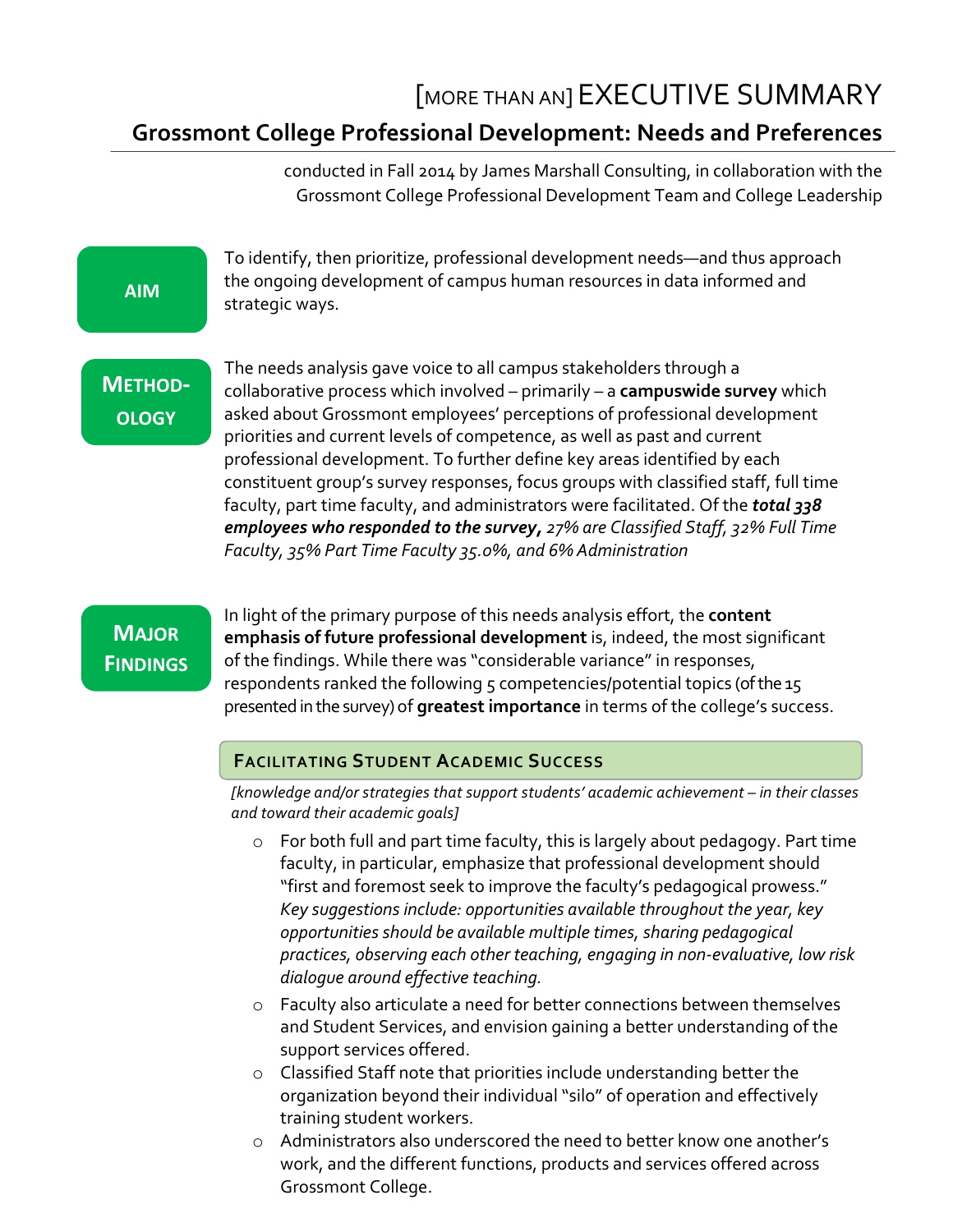### **FACULTY-STUDENT INTERACTION / CUSTOMER SERVICE**

[how to do your job while providing friendly, welcoming, encouraging, and supportive service to our students]

- o Classified Staff rated this as the highest priority competency [*comments in the section* above regarding student workers falls in this category as well].
- $\circ$  Faculty again noted the need for more knowledge of student services and pointed to pedagogy as also key in addressing this competency.

#### **CULTURAL COMPETENCE**

[how to effectively communicate and interact with people different from yourself]

- $\circ$  This competency was ranked  $3^{rd}$  by administrators, classified staff, and full-time faculty;  $4<sup>th</sup>$  by part-time faculty.
- $\circ$  Full time faculty who had been employed by Grossmont College the longest (more than 20 years) rated this item significantly lower than their less tenured peers.
- $\circ$  Classified Staff emphasized having a better understanding of these subpopulations within the college. They also suggested a list of languages spoken at the college and a tool to address students with limited English language proficiency.
- $\circ$  Faculty identified the need for training specific to pedagogy in diverse settings
- $\circ$  Administrators recognized the need for cultural competency, highlighting that this could mean anything from basic awareness of other cultures, to adaptations to instruction, to ways to successfully interact with people different from oneself.

#### **DISCIPLINE-SPECIFIC KNOWLEDGE**

[staying current with or increasing your knowledge related to your discipline and the content you teach]

- o This competency was rated  $2^{nd}$  most important by full and part time faculty; Administrators rated their own discipline-specific knowledge as  $9^{th}$  most important.
- $\circ$  Full-time faculty indicated a high degree of competence with maintaining their discipline-specific knowledge.
- $\circ$  Part-Time faculty, on average, rated themselves less competent in this area and suggested that the professional development team should develop strategies that could tap into resident knowledge and make it available on campus.

#### **TEAMING WITH YOUR UNIT**

[working as a team in your specific department to support one another and successfully accomplish work *expectations]*

- $\circ$  This competency was rated  $4^{th}$  most important by classified staff,  $5^{th}$  by part and full time faculty, and  $8^{\text{th}}$  by administrators.
- $\circ$  Given that self-assessed competence in this area is lower relative to the previously presented skills/topics, teaming within the work unit merits consideration in the professional development plan.